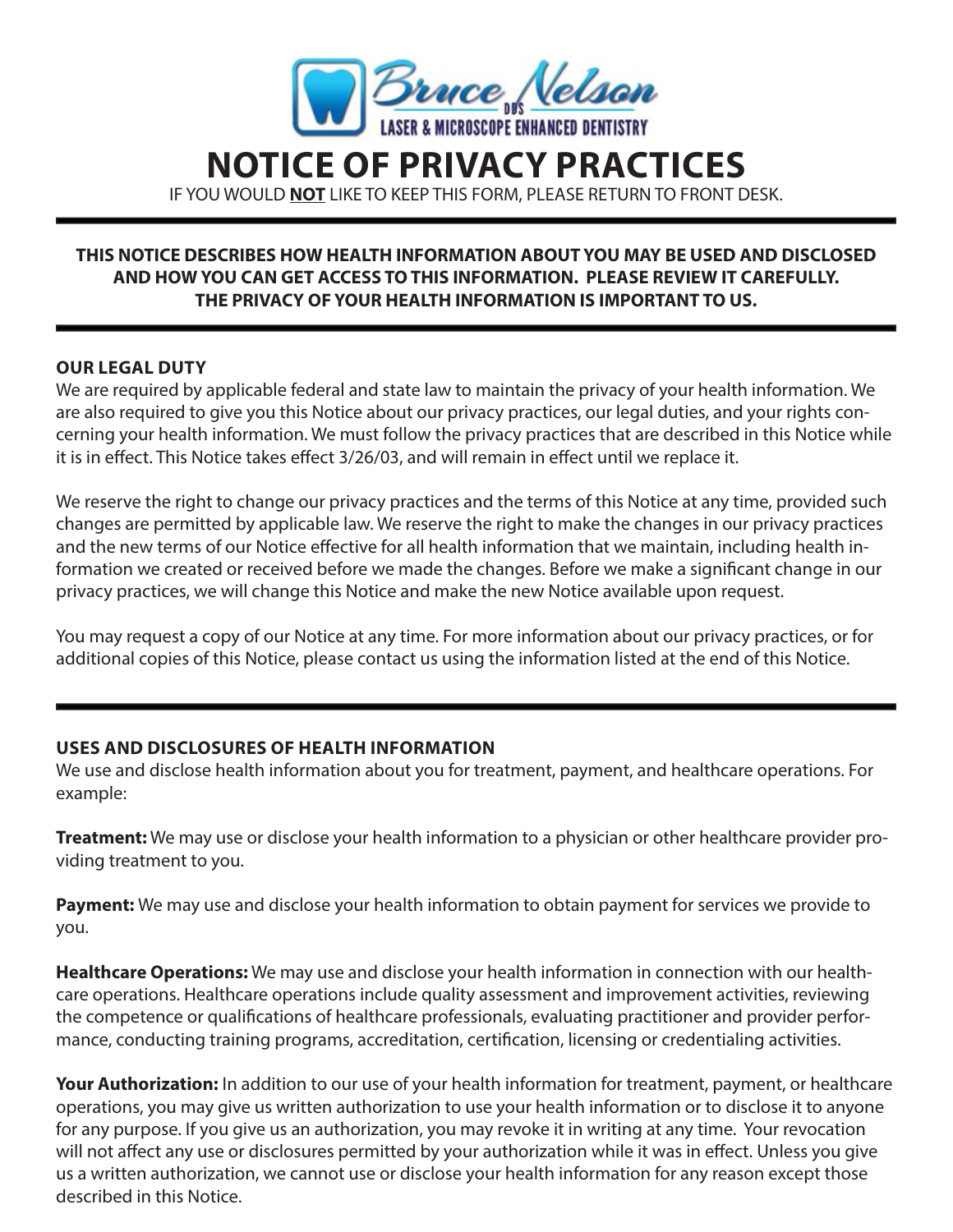**To Your Family and Friends:** We must disclose your health information to you, as described in the Patient Rights section of this Notice. We may disclose your health information to a family member, friend, or other person to the extent necessary to help with your healthcare or with payment for your healthcare, but only if you agree that we may do so.

**Persons Involved in Care:** We may use or disclose health information to notify, or assist in the notification of (including identifying or locating) a family member, your personal representative, or another person responsible for your care, of your location, your general condition, or death. If you are present, then prior to use or disclosure of your health information, we will provide you with an opportunity to object to such uses or disclosures. In the event of your incapacity or emergency circumstances, we will disclose health information based on a determination using our professional judgement disclosing only health information that is directly relevant to the person's involvement in your healthcare. We will also use our professional judgement and our experience with common practice to make reasonable inferences of your best interest in allowing a person to pick up filled prescriptions, medical supplies, x-rays, or other similar forms of health information.

**Marketing Health-Related Services:** We will not use your health information for marketing communications without your written authorization.

**Required by Law:** We may use or disclose your health information when we are required to do so by law.

**Abuse or Neglect:** We may disclose your health information to appropriate authorities if we reasonably believe that you are possible victim of abuse, neglect, or domestic violence or the possible victim of other crimes. We may disclose your health information to the extent necessary to avert a serious threat to your health or safety or the health or safety of others.

**National Security:** We may disclose to military authorities the health information of Armed Forces personnel under certain circumstances. We may disclose to authorized federal officials health information required for lawful intelligence, counterintelligence, and other national security activities. We may disclose to correctional institution or law enforcement official having lawful custody of protected heath information of inmate or patient under certain circumstances.

**Appointment Reminders:** We may use or disclose your health information to provide you with appointment reminders (such as voicemail messages, postcards, or letters).

### **PATIENT RIGHTS**

**Access:** You have the right to look at or get copies of your health information, with limited exceptions. You may request that we provide copies in a format other than photocopies. We will use the format you request unless we cannot practicably do so. (You must make a request in writing to obtain access to your health information. You may obtain a form to request access by using the contact information listed at the end of this Notice. We will charge you a reasonable cost-based fee for expenses such as copies and staff time. You may also request access by sending us a letter to the address at the end of this Notice. If you request copies, we will charge you \$.25 for each page, \$20 per hour for staff time to locate and copy your health information, and postage if you want the copies mailed to you. If you request an alternative format, we will charge a cost-based fee for providing your health information in that format. If you prefer, we will prepare a summary or an explanation of your health information for a fee. Contact us using the information listed at the end of this Notice for a full explanation of our fee structure.)